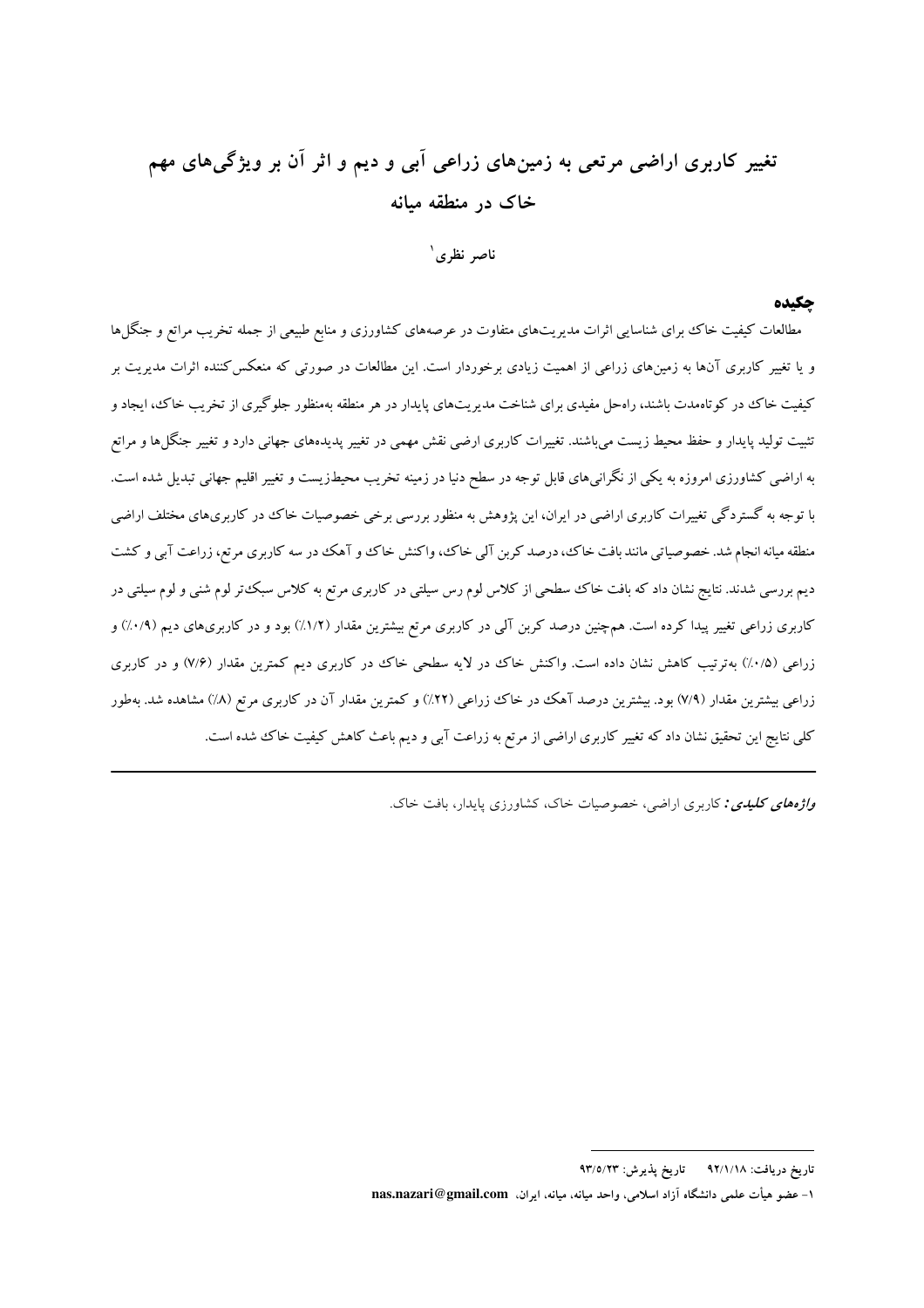(Khormali et al., 2009) با تحقیــق روی خــاکهــای رســی استان گلستان دریافتند کـه جنگــل تراشــی و عملیــات زراعــی باعث كـاهش مـاده آلـى، ظرفيـت تبـادل كـاتيونى، پايـدارى خاکدانه، میزان تنفس میکروبی خاک و در نتیجه کاهش شدید كيفيــت خــاك شـــده اســـت. ذوالفقـــاري و حـــاج عباســـي (Zolfaghari and Hajabassi, 2008) با بررسـي اثـر تغييـر کاربری اراضی بر خصوصیات فیزیکی خاک در منطقه لردگـان، بیان داشتهاند که در اثر تبدیل جنگل به زمین کشاورزی کاهش ۲۳، ۱۱، ۵۵ او ٤٠ درصدي به ترتيب در مواد آلي خاک، ميانگين وزنی قطر خاکدانهها، تخلخل خاک و هدایت هیدرولیکی خاک و در اثر تبدیل مرتع بـه زمـین کـشاورزی کـاهش ۲۲، ٤٠ و ۹ درصدی به ترتیب در مـواد آلـی خـاک، میـانگین وزنـی قطـر خاکدانهها و تخلخل خاک مشاهده گردید. در اثر تغییر کJربری جنگل به کاربری زراعی افـزایش ۷ درصـدی و در اثـر تغییـر کاربری مرتع به کاربری زراعی افزایش ٦ درصـدی در چگــالی ظاهری خاک مشاهده شد. احسانی و همکاران Ehsani et) al., 2009) اثر تغییر کاربری اراضی جنگلـی حـوزه گلنــدرود (غرب مازندران) بر خصوصیات فیزیکسی و شـیمیایی خـاک و ترتیب قرارگیری افقها را بررسی کرده و نتیجهگیری کـردهانــد که تغییر کاربری جنگل به زراعی با ایجاد افق آهکی منجـر بــه تغییر در لایــهبنــدی در ســری گلنــدرود و در نتیجــه تغییــر در ردهبندی خاک این منطقه شده است. هـمچنـین در اثـر تبـدیل اراضی جنگلی به مناطق مسکونی و مرتعی میزان کـربن آلـی و مواد آلی به میزان قابل توجهی کاهش مییابد. بـه عــلاوه جــرم مخصوص ظاهری در مناطق تغییر کاربری یافته نسبت به مناطق جنگلی به طور متوسط ۱۲ درصد افزایش یلفته است. اکبـرزاده و همكاران (Akbarzadeh et al., 2009) تاثير كاربرى اراضى جنگل و مرتع به زمین کشاورزی بر برخی از خواص خـاک را مورد بررسی قرار داده و نتیجه گرفتـهانــد کــه وزن مخــصوص ظاهری خاک اراضی کشاورزی در مقایسه با مرتـع و جنگــل از مقدار بیشتری برخوردار میباشد که به دلیل هدر رفت ماده آلبی خاک در تبدیل جنگل و مرتع به اراضی کشاورزی بوده است. بهشتمی و همکـاران (Beheshti *et al.*, 2011) بــا بررســـی تغییرات خصوصیات شـیمیایی خـاک ناشـی از تغییـر کـاربری اراضی در دو منطقه گرگان و کنگاور به این نتیجه رسـیدند کـه تبدیل اراضی جنگلـی و مرتعـی بـه اراضـی کـشاورزی در دو منطقه موجب کاهش معنیدار کربن آلی خاک شـده اسـت کـه

#### مقدمه

کشورهای در حال توسعه در مجموع ۵۸ درصد از کل زمین و ٥٤ درصد از نواحي زراعي را شامل مي شوند، در حـالي کـه در سال ۱۹۹۸، ۸۰ درصد از جمعیت دنیا در این کشورها زندگی می کردند (Paul et al., 2003). در تعداد زیادی از این کشورها بیشتر جمعیت روستایی برای امـرار معـاش بــه زمـین وابسته میباشند. این جمعیت روستایی خیلی سریع رشد کـرده و اثرات زیادی روی منابع میگذارد. از این اثرات میتوان تغییر کاربری و پوشش زمین را نام برد. تخریب ذخایر طبیعـی منـتج به کاهش نواحی تحت کشت گیاهان طبیعی و تبدیل آنهــا بــه کاربریها و پوششهای دیگر زمین میشود که تحت مـدیریت انسسان مے باشند (Bewket and Stroosnijder, 2003). تغییرات کاربری ارضی نقش مهمی در تغییر پدیدههای جهـانی دارد. این تغییرات بهطورمستقیم در ارتبـاط بــا امنیــت غــذایی، سلامتی انسان، شهرنشینی، تنوع زیستی، مهاجرت و کیفیت آب و خاک میباشند (Turner, 1989). تغییر جنگلها و مراتع بـه اراضی کشاورزی امروزه به یکی از نگرانیهای قابـل توجـه در سطح دنیا در زمینه تخریب محیطزیست و تغییر اقلـیم جهـانی Jaiyeoba, ) جيوبا (Wali et al., 1999). جيوبا 1995) اعتقاد دارد که حاصل خیزی خـاکهـای تحـت کـشت نسبت به خاکهایی با یوشش طبیعی در حال زوال است و در خاکهایی با کاربریهای مختلف کشاورزی، میزان کـربن آلـی، نیتروژن کل، بازهای تبادلی و ظرفیت تبادل کــاتیون نــسبت بــه خاک های مشابه که زیر پوشش طبیعی هستند کمتر مـیباشـد. نيـل و همكـاران (Neill et al., 1997) دريافتنـد كـه تبـديل اراضی جنگلی به کـشاورزی یـا مرتـع موجـب تغییـرات مهـم خصوصیات فیزیکی و شیمیایی خاک مےشود که مےتوانـد حاصل خیزی خاک را تحت تـاثیر قـرار دهـد. تغییـر کـاربری اراضی در مناطق شمالی ایران به طور معمول بـا کـاهش میـزان ماده آلمی و مواد مغذی خاک همراه بوده و به تخریب سـاختمان خاک و تغییـر توزیــع و پایــداری خاکدانــهمـا منجـر مــیشــود (Geissen et al., جيسن و همكاران) (Geissen et al., 2008) (2009 اثر تغییر کاربری اراضی را روی برخی خصوصیات خاکهای مناطق حاره مورد بررسی قرار داده و مشاهده کردنــد که اختلاف معنیداری از نظر میزان کـربن آلــی خــاک و میــزان نیتروژن کل در عمـق ۲۰ سـانتی متـری از سـطح خـاک بـرای كـاربريهــاي مختلــف وجــود دارد. خرمــالي و همكــاران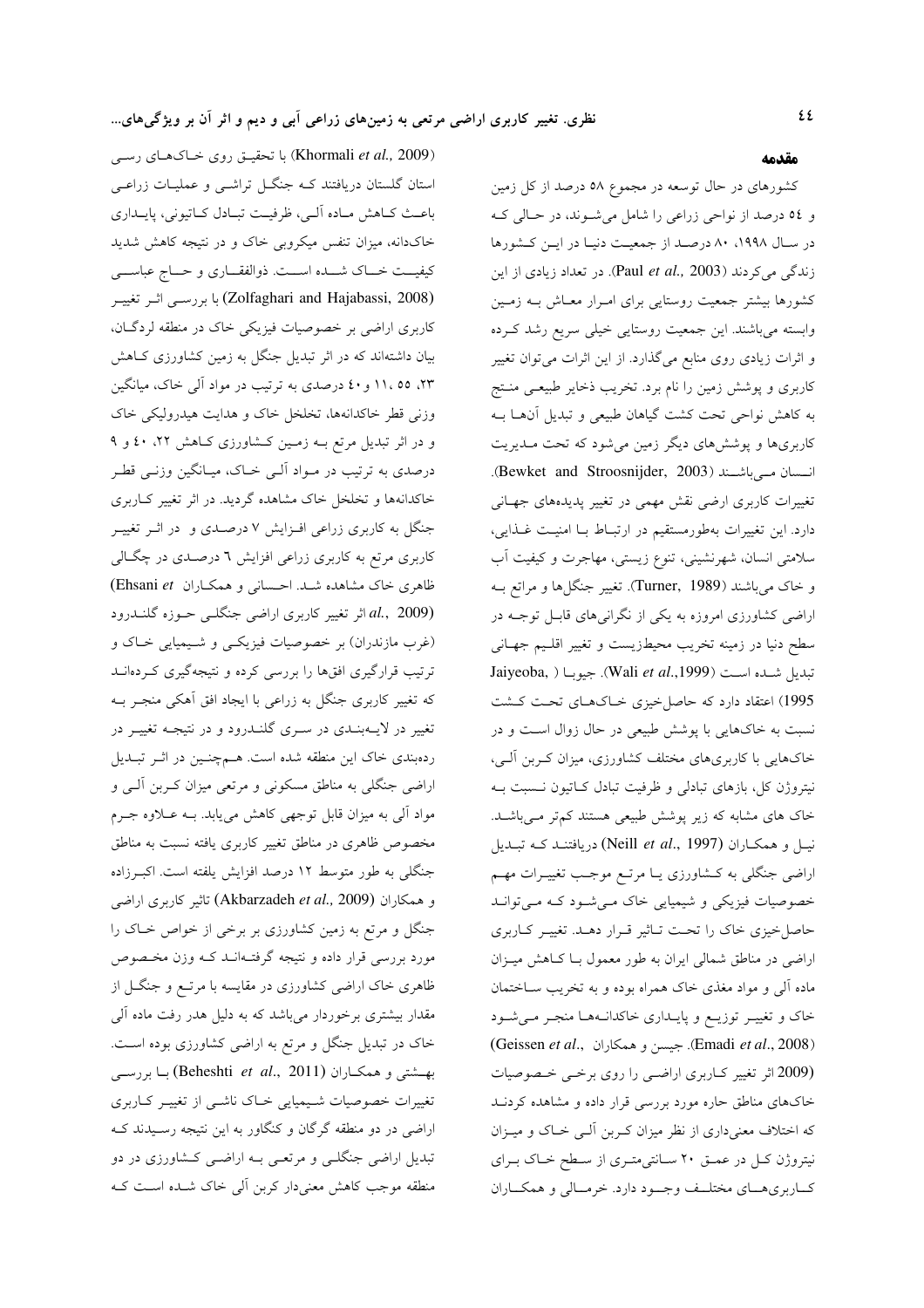احتمالا بـه دليـل شـخمزدن و بـههـم خـوردگي شـديد خـاک می باشد. تغییر کاربری اراضی در هر دو منطقه موجب کـاهش ظرفیت تبادل کاتیونی گردید. شمسی و همکاران Shamsi et) با بررسی اثر نوع کاربری بر شاخص های کیفیت  $al.,\ 2010)$ خاک در اراضی لـسی منطقــه آق ســو، اســتان گلــستان پــس از تشریح نیم رخهای خاک منطقه مشاهده نمودند کـه خـاکهـای مناطق جنگــل طبيعــي تحــت عنــوان كلــسيک آرجــي زرالــز ْ، خاکهای زراعی تیپیک کلـسی زرپتـز<sup>٬</sup> و خـاکـهـای جنگــل مصنوعی سرو و مرتع نیز تحت عنوان تیپیک کلسی زرالز ٌ طبقه بندی شدند. نتایج نشان دادند که کشت و زرع منجر به کـاهش کیفیت خاک مورد مطالعه شده است. کربن آلی، ظرفیت تبادل کاتیونی و میانگین وزنی قطر خـاکدانــه در منطقــه جنگلــی و مرتعی به طور معنیداری بیشتر از اراضی زراعی بود. بیشترین مقدار میانگین وزنی قطر خاکدانـه در کـاربری جنگـل طبیعـی بلوط و کم تـرین مقـدار آن در کـاربری زراعـی مـشاهده شـد. سليمانى و آزموده (Soleimani and Azmoodeh, 2010) با بررسی نقش تغییر کباربری اراضی ببر برخبی از خصوصیات فیزیکی، شیمیایی و فرسایش پذیری خاک بیـان داشـتهانـد کـه فرسایشپذیری خاک بهدلیل کاهش پوشش گیـاهی پایـا، مـاده آلی خاک، تخریب ساختمان خاک و پایداری خاکدانههـا طـی تغییر کاربری جنگل، افزایـشی حـدود دو برابـر داشـته اسـت. نیکنهاد و مارامایی با مطالعه اثرات تغییـر کـاربری اراضـی بـر خصوصیات خاک در حوضه آبخیزکچیک مشاهده کردند که در اثر تغییر کاربری اراضی، بافت خـاک از شـنیرسـیلـومی در اراضي جنگلي به شني لومي در اراضي مرتعبي و زراعـي تغييـر یافته است. خاک زراعی در مقایــسه بــا خــاکهــای جنگلــی و مرتعی دارای تخلخل کمتر و جرم مخصوص بیشتری میباشـد. همچنین میزان ماده آلی، ازت آلی، ظرفیت تبادل کاتیونی خـاک در کاربری زراعی در قیاس با کاربریهای جنگل ومرتع کاهش معنى دارى دارد (Niknahad and Maramaei, 2011). ايسن پژوهش با هدف بررسی تغییرات برخی خصوصیات مهم خاک در اثر تغییر کاربری اراضی و مقایسه آنها بسین کاربری های مرتع، زراعت آبي و ديم صورت پذيرفت.

# مواد و روشها خصوصيات منطقه مورد مطالعه

بــا توجــه بـــه وضـــعيت توپـــوگرافي، زمـــينشناســـي و ژئومورفولوژی موجود در استان آذربایجان شرقی و شهرستان میانه کـه تکرارپــذیری اشــکال اراضــی در آن بــه وفــور دیــده می شود؛ منطقه مناسب برای دسترسی به اهداف تحقیق، در این شهرستان جستجو گردیـد و در نهایـت منطقـهای بـه مـساحت تقریبی ۳۰۰۰ هکتار و ارتفاع متوسط ۱۱۰۰ متر از سطح دریـا، واقع در پنج كيلومترى جنوبشرقى شهر ميانه انتخاب شد. اين منطقه برحسب UTM در حـد فاصـل طـولهـاي جغرافيـايي ۷٤٠٠٠٠/۹۰ تا ۷٤٧٣٦٩/٤٠ متر شرقي و عرضهاي جغرافيايي ٤١٣٨١١٣ تا ٤١٤٣٤٠٣ متر شمالي قـرار گرفتـه اسـت و داراي میانگین بارش سالانه ۳۱۵/۷ میلی متر و متوسط دمـای سـالیانه ۱۰/۹ درجه سلسیوس میباشد. رژیم رطوبتی و حرارتی خاک منطقه مطالعاتی، به ترتیب زریک خشک و مزیک هستند.

# مطالعات صحرایی و نمونهبرداری خاک

حدود ۲۰ پروفیل در این منطقه مورد مطالعه قرار گرفت که از بین آنها تعداد سه پروفیل برای کاربریهای مختلف (مرتـع، کشت دیم و کشت آبی گندم) به عنـوان نمونـه در نظـر گرفتـه شد. پروفیلها طبق روش تاکسونومی خاک آمریکایی تشریح و نمونهبرداري شدند (Soil Taxonomy, 2010). نمونـههـاي خاک از پدونها و افـــقهـــای مختلــف آنهــا بــهمنظــور تعيــين .<br>پارامترهای فیزیکی و شیمیایی برای طبقهبندی و تعیین کیفیت خاک و در نهایت برای تعیمین تفـاوت خـصوصیات خـاک در کاربریهای مختلف برداشته شدند و بهرای تجزیــه پارامترهـای لازم به آزمایشگاه انتقال داده شدند.

# تجزیه آزمایشگاهی

بافت خـاک پــس از اکــسیداسیون مــواد آلــي، بــا روش هیدرومتری (Bouyoucos, 1962) تعیین گردید. pH خاک در عصاره گل اشباع به وسیله دستگاه pH متـر انــدازهگیــری شــد. هدایت الکتریکی عصاره اشباع بـا اسـتفاده از دسـتگاه هــدایت سنج الکتریکی اندازهگیری شد. آهک به روش خنثی کردن مواد خنثی شونده با اسیدکلریدریک و عمل تیتراسیون اسید اضافی با سود اندازهگیری شد (Salinity Laboratory Staff, 1954). مـاده الــي بـــه روش ســوزاندن تــر انــدازهگيــرى شـــد (Nelson and Sommers, 1982).

<sup>&</sup>lt;sup>1</sup> Calcic Argixerolls

<sup>&</sup>lt;sup>2</sup> Typic Calcixerepts

<sup>&</sup>lt;sup>3</sup> Typic Calcixerolls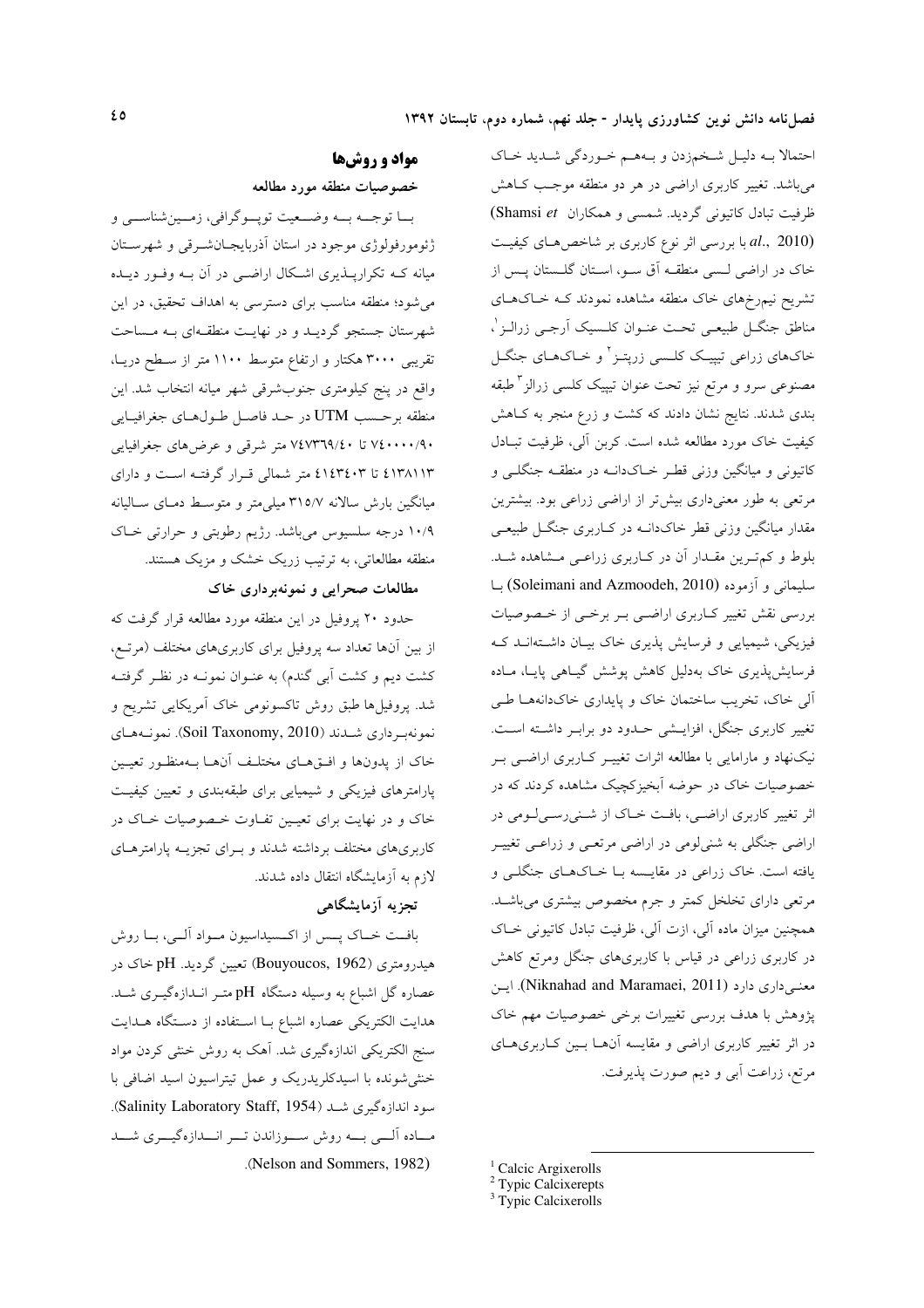# نتايج و بحث

## بافت خاک

بافت خاک یکی از خصوصیات مهم خاک است که می تواند بر ظرفیت نگهداری آب خاک، تهویه، درجه حرارت، ظرفیت تبادل کاتیونی و قدرت تأمین مواد غذایی و در نتیجه روی رشد و توليد گياه مؤثر باشد (Mahmoodi and Hakimian, 1999). نتايج حاصل از اندازهگيري دانهبندي خاک منطقه مورد مطالعه نشان داد که بافت خاک سطحی از کلاس لوم رس سیلتی در کاربری مرتع به کلاس سبکتر لوم شنی و لوم سیلتی در کاربری زراعي تغيير پيدا كرده است (شكل ١). اين نتايج با نتايج بدست آمده توسط شمسی و همکاران (Shamsi et al., 2010) مطابق میباشد که ایشان علت این تغییر را به از بین رفتن پوشش طبیعی خاک و یا از همپاشیده شدن خاکدانهها به دلیل تجزیه مواد آلی در اراضی تحت کشت، حمل شدن ذرات ریزتر از طریق فرسایش و باقی ماندن ذرات درشت عنوان کردهاند. كربن آلى

وجود ماده آلی نشانه مهمی از کیفیت حاصـلخیـزی خـاک است ( Gregorich et al., 1994). كربن ألى خاك بـه خـاطر اثـرات تعيـين كننـده بـر خـصوصيات فيزيكـي، بيولـوژيكي و شیمیایی خاک مانند قدرت نگهـداری آب و در دسـترس قـرار دادن آن، چرخه عناصر غذایی، رشد ریشه گیاه، شــدت جریــان گازها و حفاظت خاک نقش تعیین کنندهای بر پایـداری کیفیـت خاک، تولید محصول و کیفیت محیطزیست دارد ( Whalen and Chang, 2002). كربن آلـي در منطقــه مــورد مطالعــه در خـاک سـطحي بررسـي شـد، زيـرا مطالعـات نـشان داده کـه تغییرات کـربن در اعمـاق بیـشتر از ۳۰ سـانتیمتـری معنـیدار نیست (Gao et al., 2007). نتایج نشانگر این موضوع بود ک درصد کربن آلی در کاربری مرتع بیشترین مقدار (۱/۲ درصـد) و در کاربریهای دیم (۰/۹ درصد) و زراعی (۰/۵ درصـد) بـه ترتیب کاهش یافت (شکل ۲). آگولار و همکاران Aguilar et) al., 1988) کاهش مواد آلمی در اثر کشت و کار را ناشمی از بــه هم خوردن خاک سطحی و در نتیجه تسریع تجزیــه بیولوژیـک مواد آلي، شدت يافتن فرسايش خاک و به دنبـال آن هـــدررفت مواد آلی همراه با رواناب دانستهاند. پژوهشگران کاهش حفاظت فیزیکی مواد آلی خاک در اثر خردشدن خاکدانـههـای درشـت طی عملیات شخم و افزایش دمای خاک به دلیل کاهش پوشش گیاهی سایهانداز را در تجزیه مواد آلی در خاک اراضی زراعـی

.(Nardi et al., 1996; Carter et al., 1998). نتايج تحقيق حاضر بــا نتــايج مطالعــات نيـك(نهــاد و مارامــايي (Niknahad and Maramaei, 2011) مطابق بود. عجمى نيز نتـايج مـشابهي بدسـت أورده اسـت (Ajami, 2007). نتـايج حاکی از این است که هرچه پوشــش خــاک طبیعــیتــر بــوده و دخالت انسان در آن کمتر باشد، خاک ماده آلی بیشتری خواهــد داشت.

### واكنش خاك

واكنش خاك يا pH بيانگر ميزان اسيديته خاك يـا قليائيـت خاک است. مطالعه خاک منطقـه نــشان داد کــه تغییــر کــاربری اراضی باعث تغییراتی در pH کاربریها شده و میزان pH خاک در لایه سطحی خاک در کاربری دیم کمترین مقدار (۷/٦) و در زراعی بیشترین مقدار (۷/۹) بوده است. هـمچنـین در کـاربری مرتع این مقدار ۷/۷ بود که تفاوت معنیداری بین آنها وجود نداشت (شكل٣).

### آهک

خرمالی و همکاران (Khormali et al., 2006) فرایندهای پیچیدهای مانند حل شدن (هوادیـدگی) و انتقـال رسـوب را در تشکیل کربناتهای خاک موثر دانستهاند. کربنات معدنی غالب در خاکهای مناطق خشک و نیمهخشک، کربنات کلسیم است. مقدار كربنات كلسيم در خـاكهـا، معـرف نــوع و وجــود افــق کلسیک و وضعیت عناصر غذایی در آنهاست ( Malekooti and Homayi, 1994). نتايج حاكيست كه بين درصـد آهـك خاک در کاربریهای مختلف تفاوت وجود دارد. بـهطـوریکـه بیشترین درصد آهک در خاک زراعی (۲۲ درصـد) و کمتـرین در کاربری مرتع (۸ درصد) مشاهده شد. همچنـین در کـاربری دیم این مقدار ۱۳ درصد بود (شکلهای ٤ و٥). مقدار آهـک در کاربری مرتع با اختلاف زیادی کمتر از خاک زراعی بـود. ایــن نتيجه با يافتههاى شمسى و همكاران (Shamsi et al., 2010) مطابقت دارد. به عقیده آنها یکی از علل زیـاد بــودن آهــک در کاربری زراعی، عملیات خاکورزی میباشد که موجب حـذف افقهای سطحی با آهک کم تر در اثـر فرسـایش شـده و باعـث رخنمون افقهای زیرین با آهک بیشتر شده است. از سوی دیگر وجود رطوبت بیشتر در خاک مرتع و همچنـین انحــلال دی اکسیدکربن ناشی از فعالیتهای بیولوژیکی باعث شــده تــا كربنات كلسيم حل شده و بــا تجمــع در اعمــاق خــاک مرتعــى سبب تشكيل افق كلسيك شود.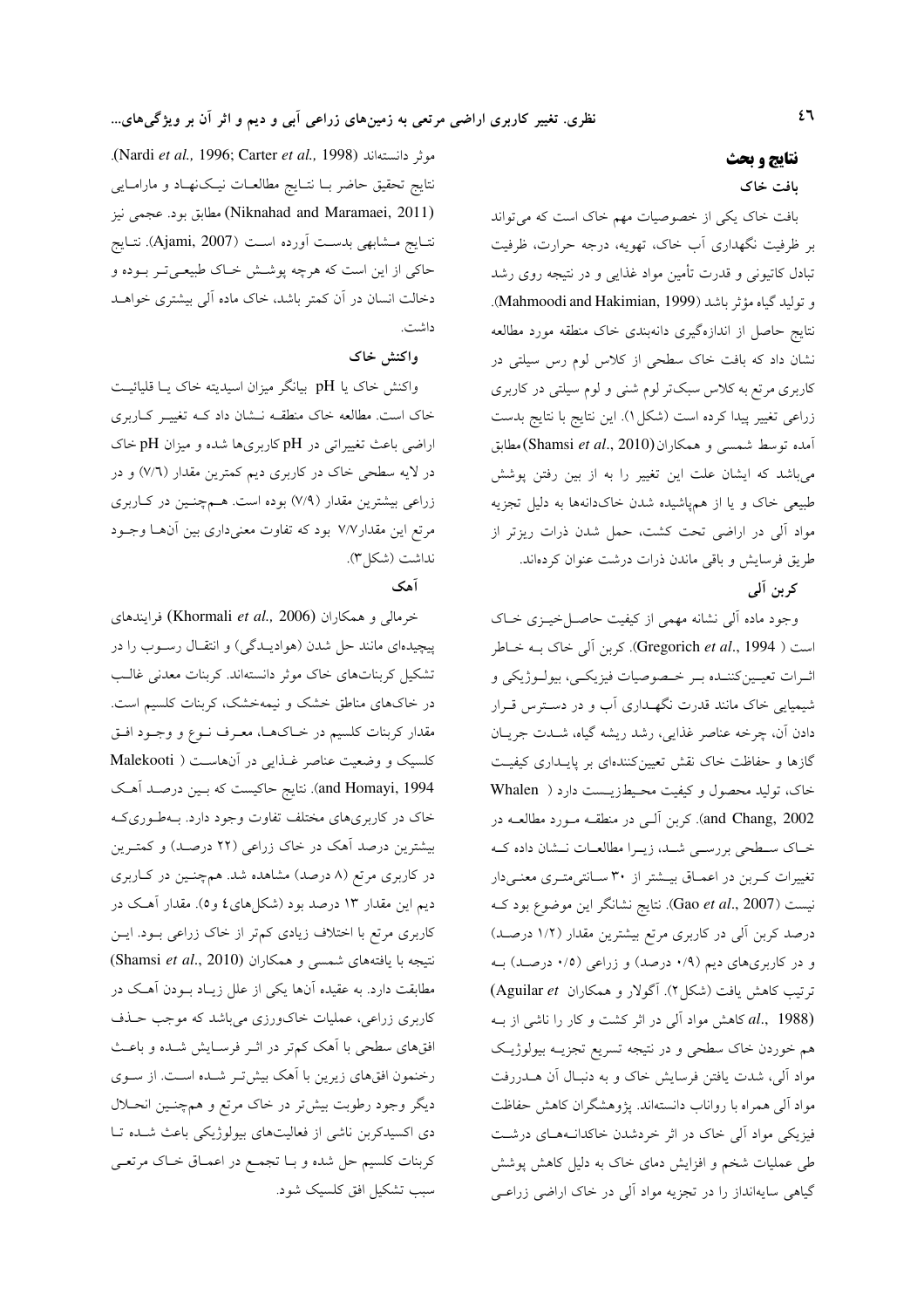از آنجاییکه کربنات کلسیم یکی از مهمترین عوامل کنترلکننده pH خاک بخصوص در خاکهای مناطق خشک و نیمهخشک با مقدار قابل ملاحظهای آهک و همچنین در خاکهای تشکیل یافته از مواد مادری آهکی است؛ اگر تفاوت در واکنش خاک و تغییرات عمقی درصد آهک در کاربریهای مختلف را مد نظر قرار دهیم، مشاهده می شود که این تغییرات با هم متناسب هستند. بهطوریکه کمترین pH و کمترین درصد آهک در کاربری مرتع و بیشترین pH و بیشترین درصد آهک مربوط به کاربری زراعی بوده است. دلیل این تفاوت میتواند مربوط به این موضوع باشد که در کاربری مرتع بهدلیل عمق نفوذ بیشتر ریشههای گیاهان مرتعی و تراکم بیشتر آنها، در شرايط يكسان ميزان دريافت نزولات جوي، نفوذ عمقى آب به خاک بیش تر بوده و آبشویی بیشتر باعث کاهش درصد آهک در خاک سطحی و همچنین کاهش pH در سطح این خاکها شده است.

در مجموع نتـايج ايــن مطالعــه نــشان داد كــه تغييركــاربرى اراضی باعث تغییـرات زیـادی در برخـی خـصوصیات مهـم فيزيكي و شيميايي خاك شده است. ويژگے هـايي ماننــد بافـت





شکل ۱- میزان درصد رس با عمق خاک در سه کاربری مرتع، زراعی و دیم Figure 1. Depth distribution of clay at different land uses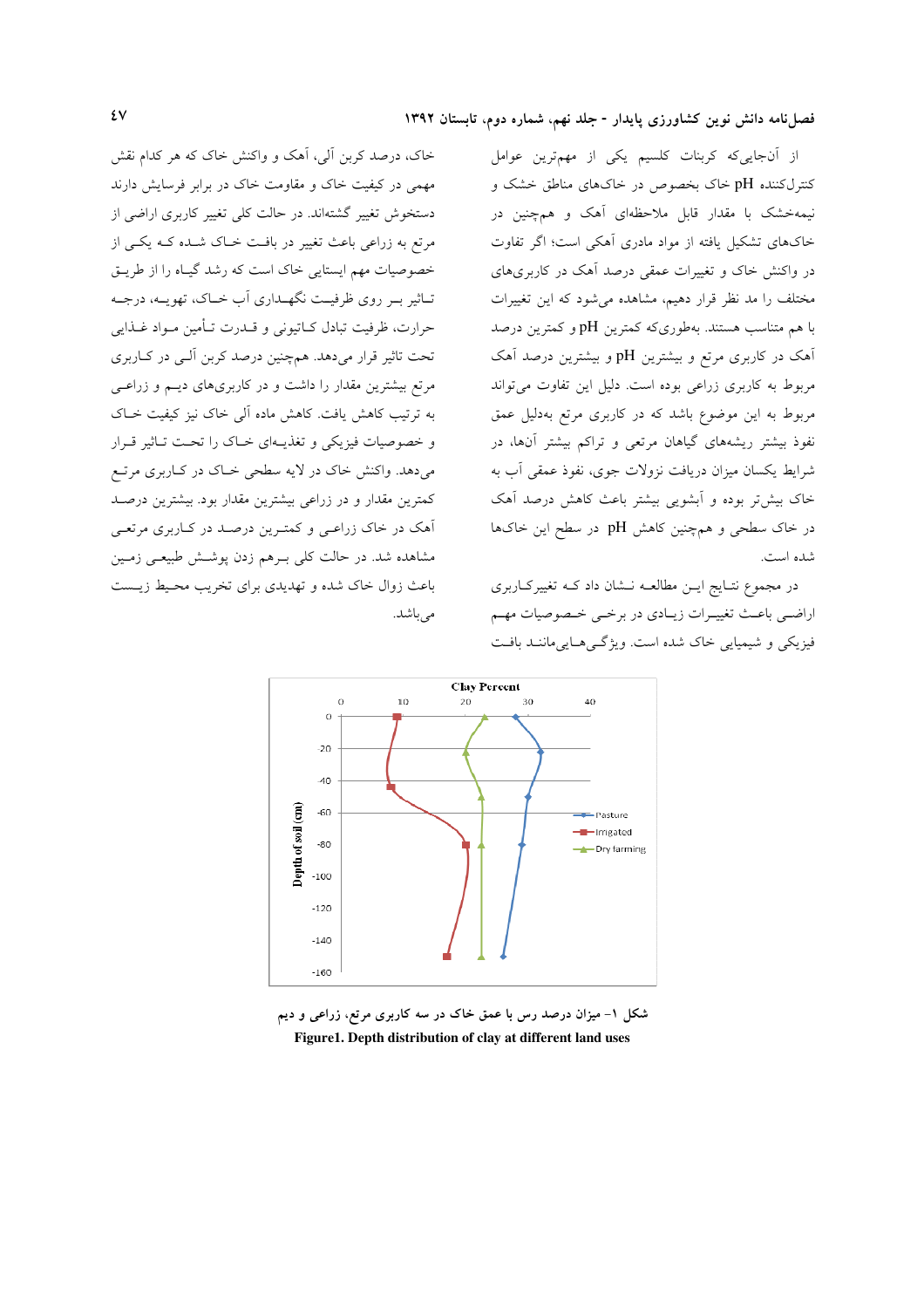

شکل۲- تغییرات درصد کربن الی خاک سطحی در کاربریهای مختلف اراضی میانه

Figure 2. Variation of topsoil organic carbon percentage at different land uses in Miyaneh region







شکل۶- تغییرات درصد آهک خاک سطحی در کاربریهای مختلف اراضی منطقه میانه

Figure 4. Variation of topsoil calcium carbonate percentage at different land uses in Miyaneh region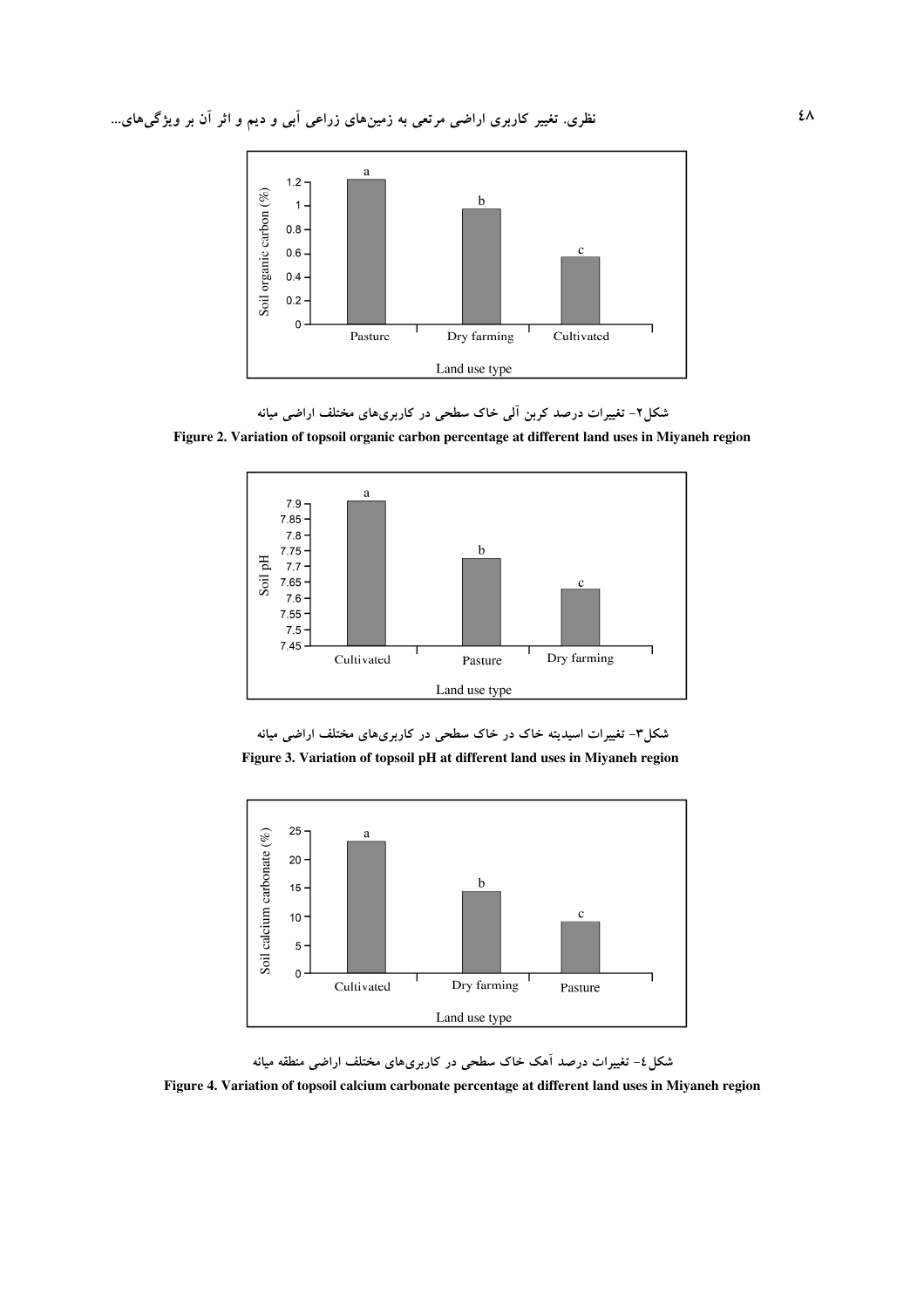

شکل۵– تغییرات درصد آهک با عمق خاک در کاربریهای مختلف اراضی در منطقه میانه

Figure 5. Depth distribution of soil calcium carbonate percentage at different land uses in Miyaneh region

### References

- Ajami M (2007) Soil quality, attributes, micropedology and clay mineralogy as affected by land use change and geomorphic position on some loess-derived soils in eastern Golestan province, Agh-Su wastershed. M.Sc. Thesis. Gorgan University of Agricultural Sciences and Natural Resources. 191 pp. [In Persian with English Abstract].
- Aguilar R, Kelly EF, Heil RD (1988) Effect of cultivation on soil in northern great plains rangeland. Journal of Soil Science Society of America 52: 1081-1085.
- Akbarzadeh A, Zolfaghari AA, Khalili Rad R (2009) The effect of forest and pasture land uses to cultivated land on mean weight diameter and soil properties. In: Proceedings of the Eleventh Iranian Congress of Soil Science. Gorgan, Iran. (In Persian).
- Beheshti A, Raiesi F, Golchin A (2011) The effects of land use conversion from pasturelands to croplands on soil microbiological and biochemical indicators. Journal of Water and Soil 25: 548-562. [In Persian with English Abstract].
- Bewket W, Strooosnjer L (2003) Effects of agro-ecological land use succession on soil properties in Chemoga watershed, Blue Nile basin, Ethiopia. Geoderma 111: 85-98.
- Bouyoucos G J (1962) Hydrometer method improved for making particle size analysis of soils. Agronomy Journal 54: 464-465.
- Carter MR, Gregorich EG, Angers DA, Donald RG, Bolinder MA (1998) Organic C and N storage and organic C fractions in adjacent cultivated and forested soils of eastern Canada. Soil and Tillage Research 47: 253- 261.
- Ehsani AA, Zarrin Kafsh M, Nezami MT, Ahmadi T (2009) The effect of forest land use change on soil phisicochemical properties and horizon order in Galandrood region. Proceedings of the Eleventh Iranian Congress of Soil Science. Gorgan, Iran. [In Persian with English Abstract].
- Emadi M, Baghernejad M, Memarian HR (2008) Effect of land-use change on soil fertility characteristics within water–stable aggregates of two cultivated soils in northern Iran. Journal of Applied Sciences 8(3): 496-502. [In Persian with English Abstract].
- Gao YH, Luo P, Wu N, Chen H, Wang GX (2007) Grazing intensity impacts on carbon sequestration in an alpine meadow on the eastern Tibetan plateau. Agricultural and Biological Sciences 3(6): 642-647.
- Geissen V, Sánchez-Hernández R, Kampichler C, Ramos-Reyes R, Sepulveda-Lozada A, Ochoa-Goana S, de Jong BHJ, Huerta-Lwanga E, Hernández-Daumas S (2009) Effects of land-use change on some properties of tropical soils: an example from southeast Mexico, Geoderma 151: 87–97.
- Gregorich EG, Carter MR, Angers DA, Mineral CM, Ellert BH (1994) Towardes in a minimum data set to assess soil organic matter quality in agricultural soils. Canadian Journal of Soil Science 75: 367-385.